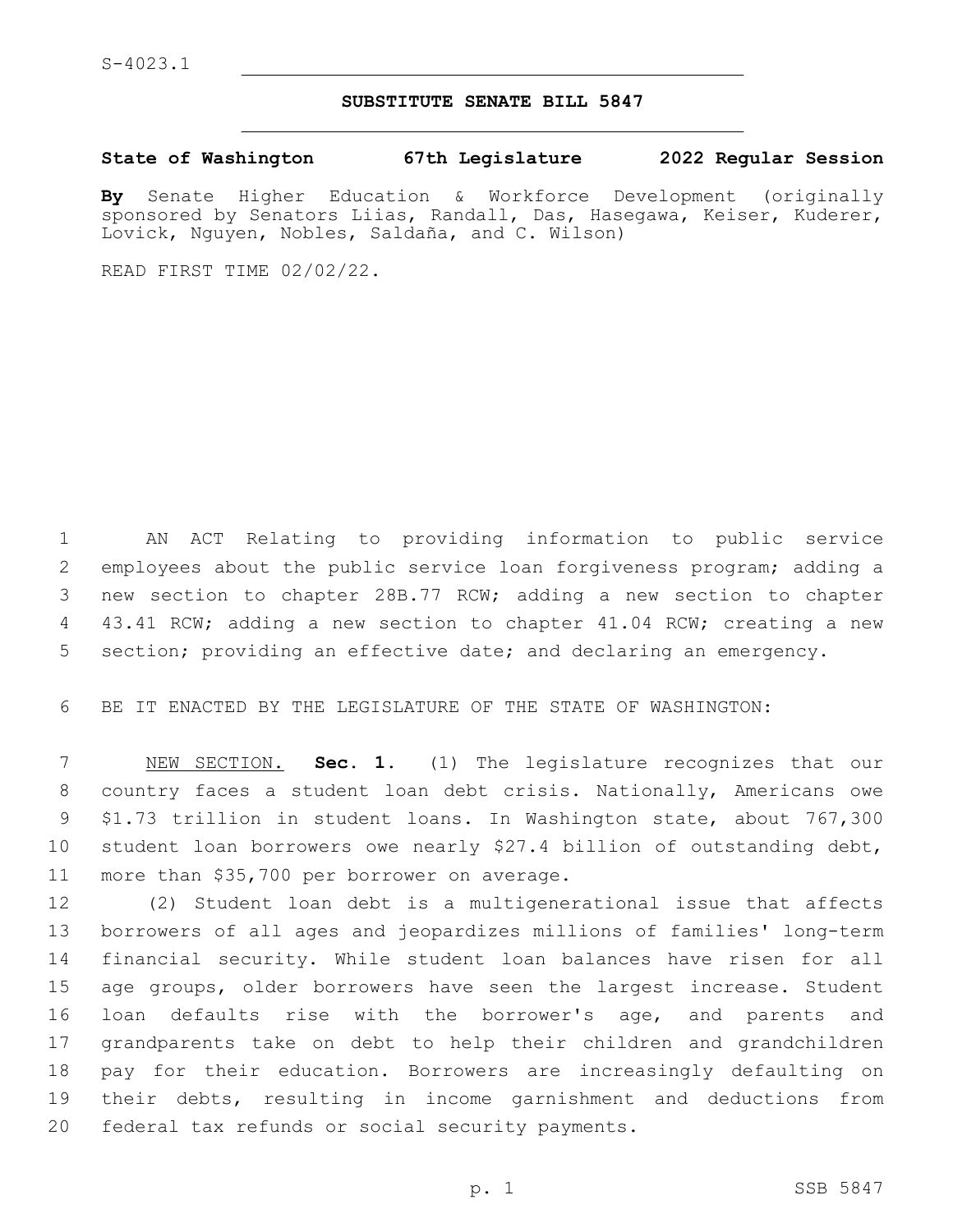(3) The legislature further recognizes that the federal government offers and provides loan forgiveness for individuals who have worked in a public service job full time and have made qualifying payments towards their student loans. Unfortunately, the eligibility criteria to qualify for this program has been complex, leading to low approval rates for individuals who would otherwise qualify. By providing more public awareness of this program, the legislature intends to help alleviate the student loan debt burden of those who have committed their lives to public service.

(4) It is the intent of the legislature to do the following:

 (a) Develop materials to increase awareness of the federal public 12 service loan forgiveness program;

 (b) Create a program for state agencies to certify employment for the purpose of the public service loan forgiveness program;

 (c) Have public service employers collaborate on a statewide initiative to improve access and remove barriers to the public service loan forgiveness program for all public service employees in 18 the state; and

 (d) Acknowledge the work done outside the classroom by part-time academic employees, allowing for those hours to be counted towards the definition of full time for the public service loan forgiveness 22 program as set forth in 34 C.F.R. Sec. 685.219.

 NEW SECTION. **Sec. 2.** A new section is added to chapter 28B.77 24 RCW to read as follows:

 (1) The student loan advocate, established in RCW 28B.77.007, shall develop, and update annually as necessary, materials designed to increase awareness of the public service loan forgiveness program. 28 Materials include, at minimum:

 (a) A standardized letter for public service employers to send to their employees briefly summarizing the public service loan forgiveness program, information about what eligible employees are required to do in order to benefit from the program, and how an eligible employee may contact their student loan servicer for 34 additional resources;

 (b) A detailed fact sheet describing the public service loan forgiveness program, including the official website address maintained by the United States department of education for the program and contact information for the student loan advocate; and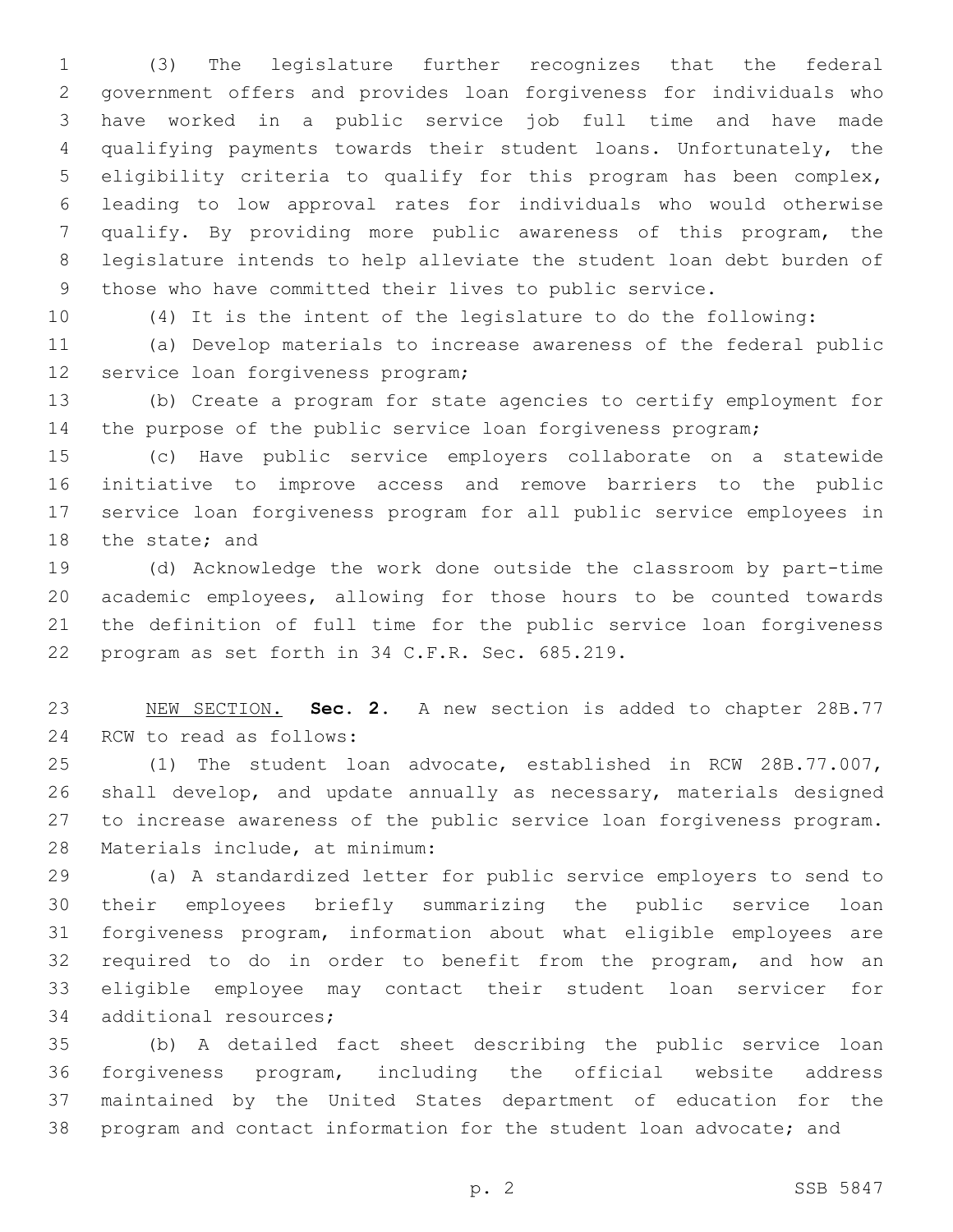(c) A document containing frequently asked questions about the 2 public service loan forgiveness program.

 (2) The student loan advocate shall coordinate with the office of financial management, the secretary of state, local governmental entities, and other relevant agencies and public service employer entities to ensure that public service employers receive materials 7 developed in subsection (1) of this section.

 (3) For purposes of this section, the definitions in this 9 subsection apply:

(a) "Public service employer" includes the following:

 (i) Any governmental entity including state, county, city, or other local government entity including political subdivisions, such as office, department, independent agency, school district, public 14 college or university system, public library system, authority, or other body including the legislature and the judiciary;

 (ii) Any employer that has received designation as a tax-exempt organization pursuant to Title 26 U.S.C. Sec. 501(c)(3) of the federal internal revenue code of 1986, as amended;

 (iii) Any other entities identified as a public service job in 20 Title 20 U.S.C. Sec. 1087e(m).

 (b) "Public service loan forgiveness program" means the federal loan forgiveness program established pursuant to Title 20 U.S.C. Sec. 23 1087e(m) and 34 C.F.R Sec. 685.219.

 NEW SECTION. **Sec. 3.** A new section is added to chapter 43.41 25 RCW to read as follows:

(1) The office of financial management shall:26

 (a) Develop a program for state agencies to certify employment for the purposes of the public service loan forgiveness program and assist the student loan advocate in creating and distributing materials designed to increase awareness of the public service loan forgiveness program set forth in section 1 of this act.

 (b) Collaborate with the student achievement council, the employment security department, the department of retirement systems, nonprofit entities, local government representatives, and other public service employers in developing a statewide initiative to improve access and remove barriers to the public service loan forgiveness program for all public service employees. The program established for state agencies in this section and the certification process in section 4 of this act may be considered in the development

p. 3 SSB 5847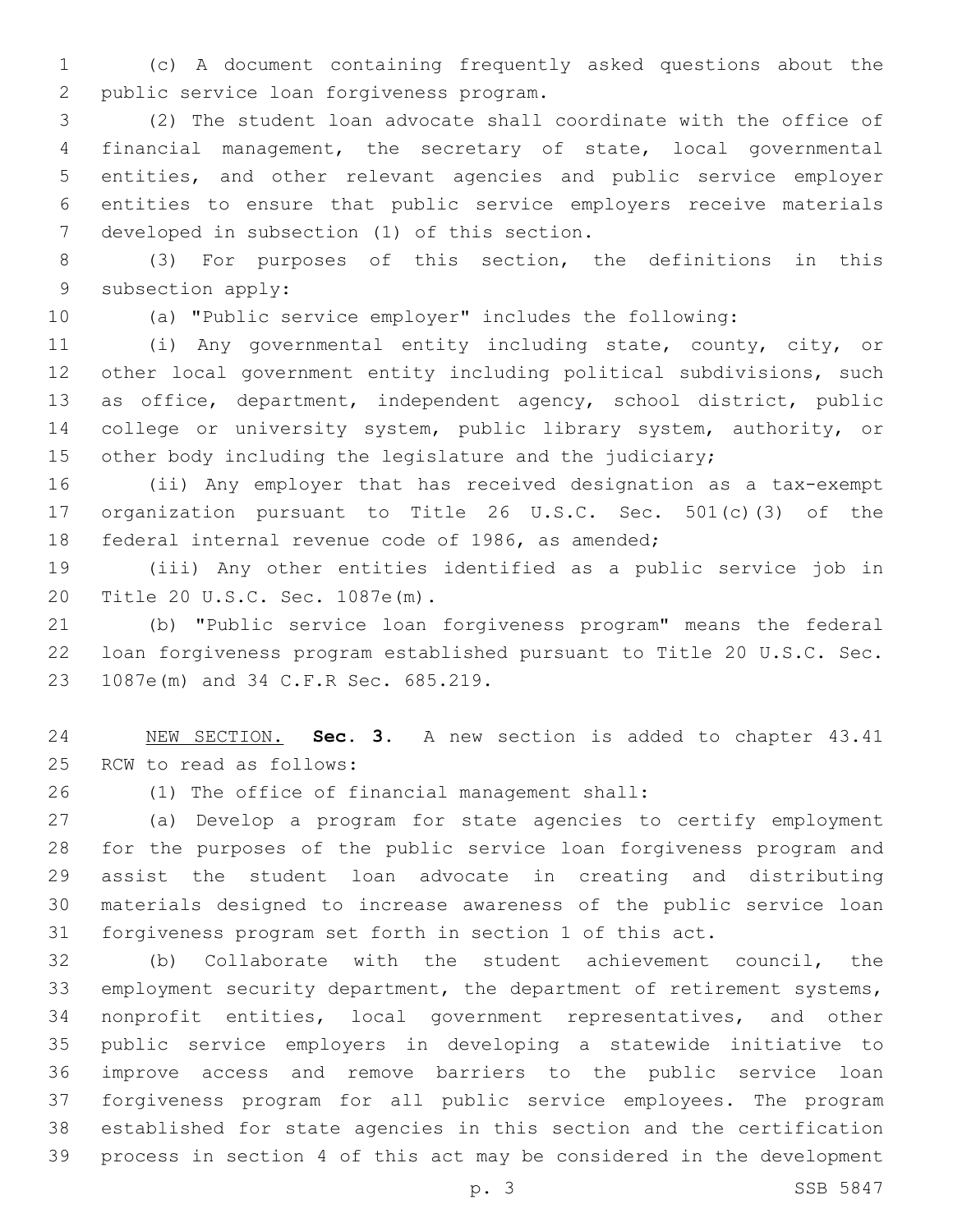of the initiative. A plan for a statewide initiative must be developed and submitted to the higher education committees of the legislature by December 1, 2024, in compliance with RCW 43.01.036.

 (2) For purposes of this section, the definitions in this 5 subsection apply:

 (a) "Certifying employment" means either completing the employer sections of the public service loan forgiveness form or sharing data directly with the United States department of education that corresponds to the information required for the public service loan forgiveness form, as allowed by the United States department of 11 education.

(b) "Public service employer" includes the following:

 (i) Any governmental entity including state, county, city, or other local government entity including political subdivisions, such as office, department, independent agency, school district, public college or university system, public library system, authority, or 17 other body including the legislature and the judiciary;

 (ii) Any employer that has received designation as a tax-exempt organization pursuant to Title 26 U.S.C. Sec. 501(c)(3) of the federal internal revenue code of 1986, as amended;

 (iii) Any other entities identified as a public service job in 22 Title 20 U.S.C. Sec. 1087e(m).

 (c) "Public service loan forgiveness program" means the federal loan forgiveness program established pursuant to Title 20 U.S.C. Sec. 25 1087e(m) and 34 C.F.R. Sec. 685.219.

 (d) "State agency" or "agency" means departments, offices, agencies, or institutions of state government, the legislature, institutions of higher education, school districts, and educational 29 service districts.

 NEW SECTION. **Sec. 4.** A new section is added to chapter 41.04 31 RCW to read as follows:

 (1) A state agency shall provide the materials described in section 2 of this act in written or electronic form to:

34 (a) All employees annually;

 (b) Newly hired employees within 30 days of the employee's first 36 day of employment.

 (2) State agencies must certify employment for the purposes of the public service loan forgiveness program in accordance with the 39 program established in section 3 of this act.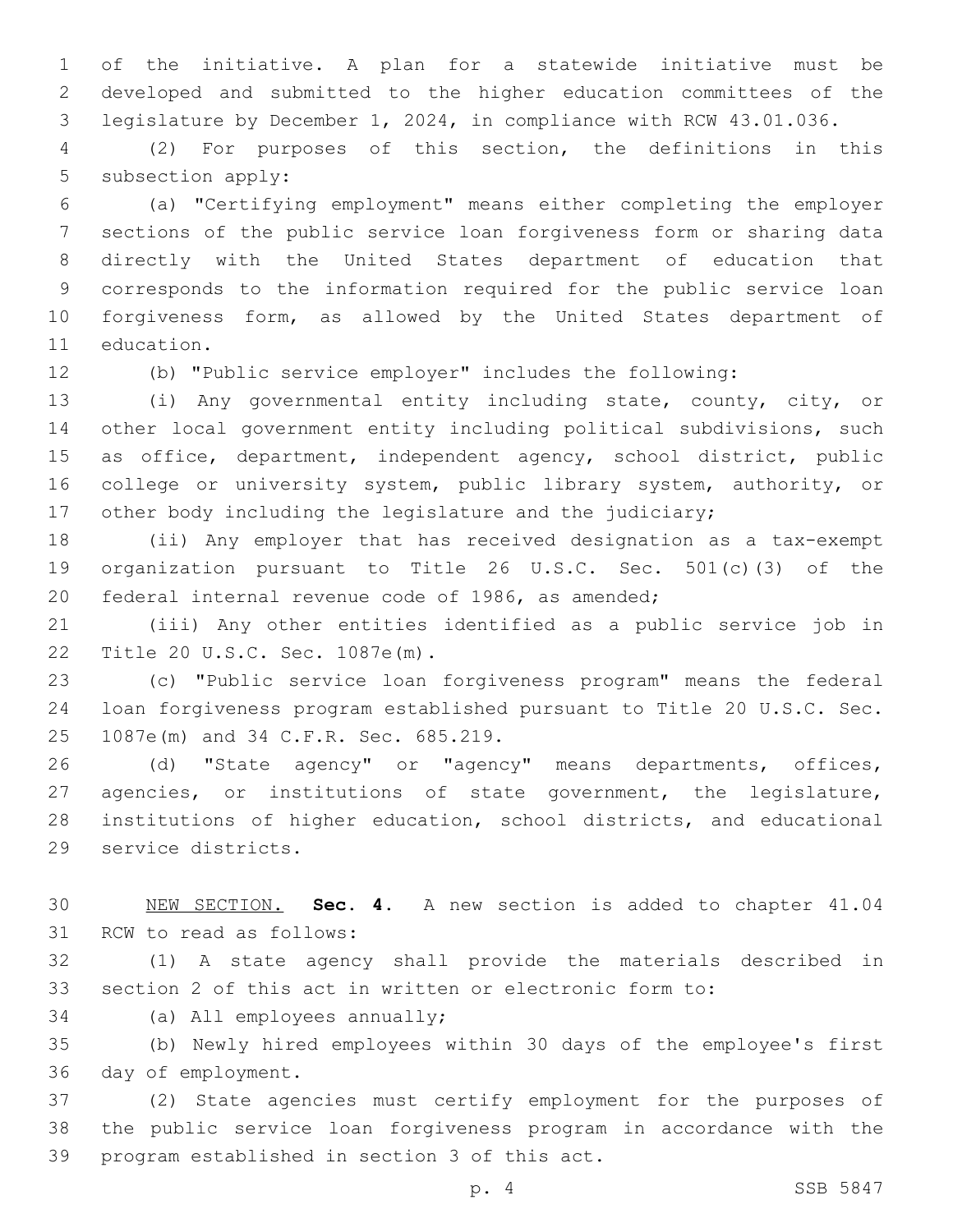(a) If a state agency does not directly certify employment with the United States department of education, the state agency must annually provide notice of renewal and a copy of the public service loan forgiveness form with employer information and employment certification sections of the form already completed reflecting at least the last 12 months of employment to:6

 (i) An employee who requests a public service loan forgiveness 8 form;

 (ii) Any current employee for whom the state agency has 10 previously certified employment, unless the employee has opted out; 11 and

 (iii) An employee who has separated from service or employment, 13 unless the employee has opted out.

 (b) A state agency shall not unreasonably delay in certifying 15 employment.

 (c) A state agency must seek permission from its employees prior 17 to certifying their employment.

 (d) For the purpose of determining whether a part-time academic employee is considered full time for certifying employment for the public service loan forgiveness program, duties performed in support of, or in addition to, contractually assigned in-class teaching hours must be included. To calculate this, each hour of in-class teaching time shall be multiplied by 3.35 hours. This subsection shall not supersede any calculation or adjustment established by a collective bargaining agreement or employer policy for additional work done outside of in-class teaching. A state agency shall not treat any adjusted total hours worked differently from hours worked without an adjustment when determining whether an employee is full time.

 (e) A state agency may send the information necessary for public service loan forgiveness employment certification to the United States department of education, or its agents, if the United States department of education permits public service employers to certify employment for past or present individual employees or groups of employees directly, notwithstanding other provisions of law.

 (f) The office of financial management is authorized to adopt 36 rules for the purpose of this section.

 (3) An employee of a state agency may opt out of the employment certification process established in section 3 of this act at any 39 time.

p. 5 SSB 5847